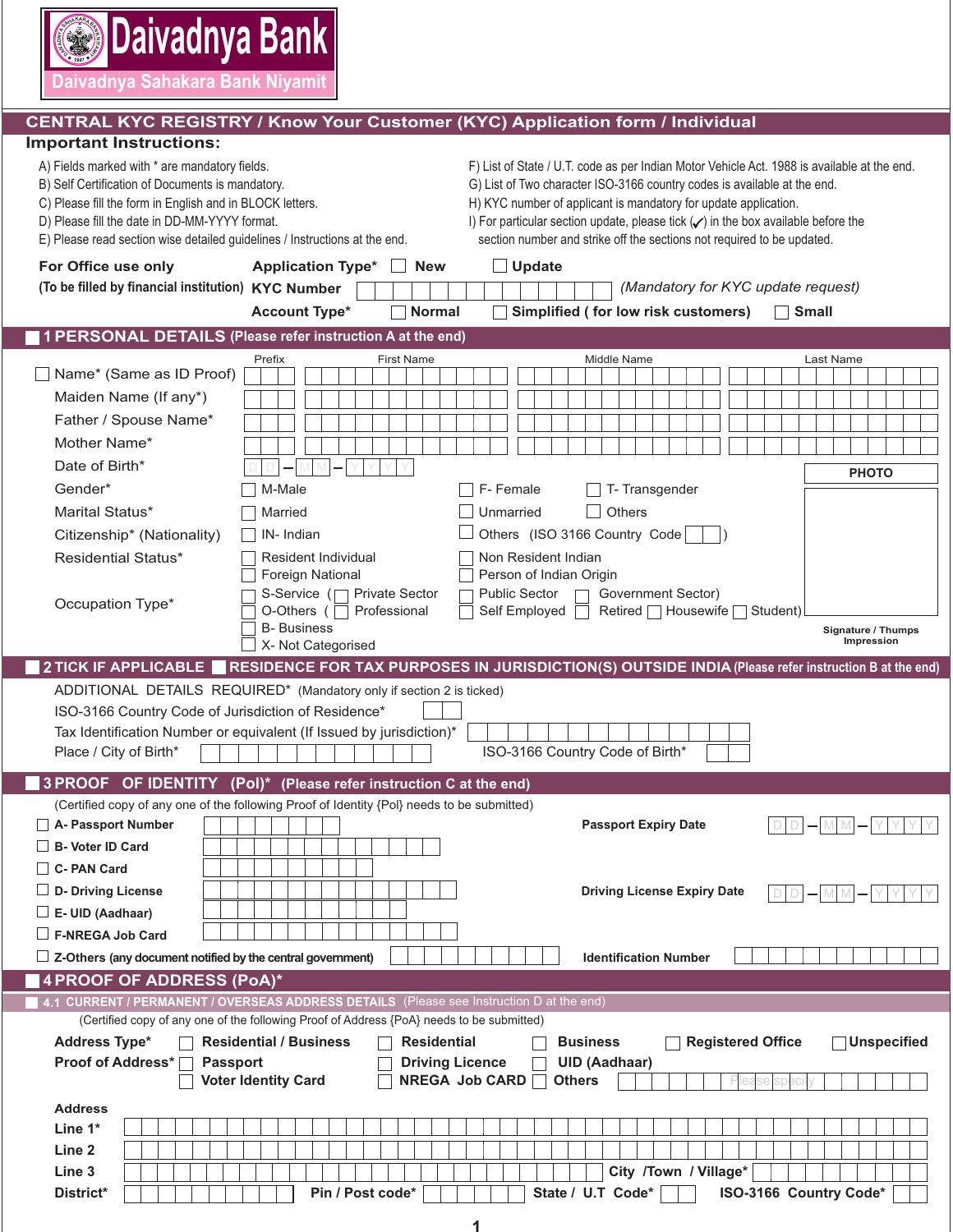| 4.2 CORRESPONDENCE/ LOCAL ADDRESS DETAILS* (Please see Instruction E at the end)                                                                                                                                               |                                            |  |        |                 |                                                                                |  |                    |                                                                 |  |               |                                                |   |                      |             |  |      |                              |                       |                                |               |           |                                              |  |                 |
|--------------------------------------------------------------------------------------------------------------------------------------------------------------------------------------------------------------------------------|--------------------------------------------|--|--------|-----------------|--------------------------------------------------------------------------------|--|--------------------|-----------------------------------------------------------------|--|---------------|------------------------------------------------|---|----------------------|-------------|--|------|------------------------------|-----------------------|--------------------------------|---------------|-----------|----------------------------------------------|--|-----------------|
| Same as Current / Permanent / Overseas Address details (In case of multiple correspondence / local addresses, Please fill 'Annexure A1')                                                                                       |                                            |  |        |                 |                                                                                |  |                    |                                                                 |  |               |                                                |   |                      |             |  |      |                              |                       |                                |               |           |                                              |  |                 |
| Line $1^*$                                                                                                                                                                                                                     |                                            |  |        |                 |                                                                                |  |                    |                                                                 |  |               |                                                |   |                      |             |  |      |                              |                       |                                |               |           |                                              |  |                 |
| Line 2                                                                                                                                                                                                                         |                                            |  |        |                 |                                                                                |  |                    |                                                                 |  |               |                                                |   |                      |             |  |      |                              |                       |                                |               |           |                                              |  |                 |
| Line 3                                                                                                                                                                                                                         |                                            |  |        |                 |                                                                                |  |                    |                                                                 |  |               |                                                |   |                      |             |  |      |                              | City /Town / Village* |                                |               |           |                                              |  |                 |
| District*                                                                                                                                                                                                                      |                                            |  |        |                 |                                                                                |  | Pin / Post code*   |                                                                 |  |               |                                                |   | State / U.T Code*    |             |  |      |                              |                       |                                |               |           | ISO-3166 Country Code*                       |  |                 |
| 4.3 ADDRESS IN THE JURISDICTION DETAILS WHERE APPLICANT IS RESIDENT OUTSIDE INDIA FOR TAX PURPOSES* (Applicable if section 2 is ticked)                                                                                        |                                            |  |        |                 |                                                                                |  |                    |                                                                 |  |               |                                                |   |                      |             |  |      |                              |                       |                                |               |           |                                              |  |                 |
| Same as Current / Permanent / Overseas Address details<br>Line $1^*$                                                                                                                                                           |                                            |  |        |                 |                                                                                |  |                    |                                                                 |  |               | Same as Correspondence / Local Address details |   |                      |             |  |      |                              |                       |                                |               |           |                                              |  |                 |
| Line 2                                                                                                                                                                                                                         |                                            |  |        |                 |                                                                                |  |                    |                                                                 |  |               |                                                |   |                      |             |  |      |                              |                       |                                |               |           |                                              |  |                 |
| Line <sub>3</sub>                                                                                                                                                                                                              |                                            |  |        |                 |                                                                                |  |                    |                                                                 |  |               |                                                |   |                      |             |  |      |                              | City /Town / Village* |                                |               |           |                                              |  |                 |
| State*                                                                                                                                                                                                                         |                                            |  |        |                 |                                                                                |  | Pin / Post code*   |                                                                 |  |               |                                                |   | State / U.T Code*    |             |  |      |                              |                       |                                |               |           | ISO-3166 Country Code*                       |  |                 |
| 5 CONTACT DETAILS (All Communications will be sent on provided Mobile No./ Email-ID) (please refer Instruction F at the end)                                                                                                   |                                            |  |        |                 |                                                                                |  |                    |                                                                 |  |               |                                                |   |                      |             |  |      |                              |                       |                                |               |           |                                              |  |                 |
| Tel. (Off)                                                                                                                                                                                                                     |                                            |  |        |                 |                                                                                |  |                    | Tel. (Res)                                                      |  |               |                                                |   |                      |             |  |      | Mobile:                      |                       |                                |               |           |                                              |  |                 |
| <b>FAX</b>                                                                                                                                                                                                                     |                                            |  |        |                 |                                                                                |  |                    |                                                                 |  |               |                                                |   |                      |             |  |      |                              |                       |                                |               |           |                                              |  |                 |
|                                                                                                                                                                                                                                |                                            |  |        |                 |                                                                                |  |                    | <b>Email ID</b>                                                 |  |               |                                                |   |                      |             |  |      |                              |                       |                                |               |           |                                              |  |                 |
| 6 DETAILS OF RELATED PERSON (In case of additional related persons, Please fill 'Annexure B1' form) (please refer Instruction G at the end)                                                                                    |                                            |  |        |                 |                                                                                |  |                    |                                                                 |  |               |                                                |   |                      |             |  |      |                              |                       |                                |               |           |                                              |  |                 |
| Addition of Related Person                                                                                                                                                                                                     |                                            |  |        |                 | <b>Deletion of Related Person</b>                                              |  |                    |                                                                 |  |               |                                                |   |                      |             |  |      |                              |                       |                                |               |           | KYC Number of Related Person (if available)* |  |                 |
| Related Person Type*   Guardian of Minor   Nominee   Assignee   Authorized Representative   Beneficial Owner   Beneficiary                                                                                                     |                                            |  |        |                 |                                                                                |  |                    |                                                                 |  |               |                                                |   |                      |             |  |      |                              |                       |                                |               |           |                                              |  |                 |
|                                                                                                                                                                                                                                |                                            |  | Prefix |                 |                                                                                |  | <b>First Name</b>  |                                                                 |  |               |                                                |   | Middle Name          |             |  |      |                              |                       |                                |               | Last Name |                                              |  |                 |
| Name*                                                                                                                                                                                                                          |                                            |  |        |                 | (if KYC number and name are provided, below details of section 6 are optional) |  |                    |                                                                 |  |               |                                                |   |                      |             |  |      |                              |                       |                                |               |           |                                              |  |                 |
| PROOF OF IDENTITY {POI} OF RELATED PERSON* (Please see Instruction (H) at the end)                                                                                                                                             |                                            |  |        |                 |                                                                                |  |                    |                                                                 |  |               |                                                |   |                      |             |  |      |                              |                       |                                |               |           |                                              |  |                 |
| A- Passport Number                                                                                                                                                                                                             |                                            |  |        |                 |                                                                                |  |                    |                                                                 |  |               |                                                |   |                      |             |  |      | <b>Passport Expiry Date</b>  |                       |                                | D             |           |                                              |  |                 |
| <b>B- Voter ID Card</b>                                                                                                                                                                                                        |                                            |  |        |                 |                                                                                |  |                    |                                                                 |  |               |                                                |   |                      |             |  |      |                              |                       |                                |               |           |                                              |  |                 |
| C- PAN Card                                                                                                                                                                                                                    |                                            |  |        |                 |                                                                                |  |                    |                                                                 |  |               |                                                |   |                      |             |  |      |                              |                       |                                |               |           |                                              |  |                 |
|                                                                                                                                                                                                                                |                                            |  |        |                 |                                                                                |  |                    |                                                                 |  |               |                                                |   |                      |             |  |      |                              |                       |                                |               |           |                                              |  |                 |
| D- Driving License                                                                                                                                                                                                             |                                            |  |        |                 |                                                                                |  |                    |                                                                 |  |               |                                                |   |                      |             |  |      |                              |                       | Driving License Expiry Date DD |               | M         |                                              |  |                 |
| E- UID (Aadhaar)                                                                                                                                                                                                               |                                            |  |        |                 |                                                                                |  |                    |                                                                 |  |               |                                                |   |                      |             |  |      |                              |                       |                                |               |           |                                              |  |                 |
| <b>F-NREGA Job Card</b>                                                                                                                                                                                                        |                                            |  |        |                 |                                                                                |  |                    |                                                                 |  |               |                                                |   |                      |             |  |      |                              |                       |                                |               |           |                                              |  |                 |
| $\Box$ Z-Others (any document notified by the central government)                                                                                                                                                              |                                            |  |        |                 |                                                                                |  |                    |                                                                 |  |               |                                                |   |                      |             |  |      | <b>Identification Number</b> |                       |                                |               |           |                                              |  |                 |
| 7 REMARKS (If any)                                                                                                                                                                                                             |                                            |  |        |                 |                                                                                |  |                    | (Mobile no. / Email-ID) (Please refer instruction F at the end) |  |               |                                                |   |                      |             |  |      |                              |                       |                                |               |           |                                              |  |                 |
|                                                                                                                                                                                                                                |                                            |  |        |                 |                                                                                |  |                    |                                                                 |  |               |                                                |   |                      |             |  |      |                              |                       |                                |               |           |                                              |  |                 |
|                                                                                                                                                                                                                                |                                            |  |        |                 |                                                                                |  |                    |                                                                 |  |               |                                                |   |                      |             |  |      |                              |                       |                                |               |           |                                              |  |                 |
|                                                                                                                                                                                                                                |                                            |  |        |                 |                                                                                |  |                    |                                                                 |  |               |                                                |   |                      |             |  |      |                              |                       |                                |               |           |                                              |  |                 |
| <b>8 APPLICANT DECLARATION</b>                                                                                                                                                                                                 |                                            |  |        |                 |                                                                                |  |                    |                                                                 |  |               |                                                |   |                      |             |  |      |                              |                       |                                |               |           |                                              |  |                 |
| • I hereby declare that the details furnished above are true and correct to the best of my knowledge and belief and                                                                                                            |                                            |  |        |                 |                                                                                |  |                    |                                                                 |  |               |                                                |   |                      |             |  |      |                              |                       |                                |               |           |                                              |  |                 |
| I/We undertake to inform you of any changes therein, immediately. In case any of the above information is found to<br>be false or untrue or misleading or misrepresenting, I/We am/are aware that I may be held liable for it. |                                            |  |        |                 |                                                                                |  |                    |                                                                 |  |               |                                                |   |                      |             |  |      |                              |                       |                                |               |           |                                              |  |                 |
| [Signature / Thumb Impression]<br>• I hereby consent to receiving information from Central KYC Registry though SMS/Email on                                                                                                    |                                            |  |        |                 |                                                                                |  |                    |                                                                 |  |               |                                                |   |                      |             |  |      |                              |                       |                                |               |           |                                              |  |                 |
|                                                                                                                                                                                                                                | the above registered number/email address. |  |        |                 |                                                                                |  |                    |                                                                 |  |               |                                                |   |                      |             |  |      |                              |                       |                                |               |           |                                              |  |                 |
| Date: $ D D $                                                                                                                                                                                                                  |                                            |  |        |                 | Place:                                                                         |  |                    |                                                                 |  |               |                                                |   |                      |             |  |      |                              |                       |                                |               |           | Signature / Thumb Impression of Applicant    |  |                 |
| 9 ATTESTATION / FOR OFFICE USE ONLY                                                                                                                                                                                            |                                            |  |        |                 |                                                                                |  |                    |                                                                 |  |               |                                                |   |                      |             |  |      |                              |                       |                                |               |           |                                              |  |                 |
| <b>Documents received</b>                                                                                                                                                                                                      |                                            |  |        | Self- Certified |                                                                                |  | <b>True Copies</b> |                                                                 |  | <b>Notary</b> |                                                |   | <b>Risk Category</b> |             |  | High |                              |                       |                                | <b>Medium</b> |           |                                              |  | Low             |
|                                                                                                                                                                                                                                | <b>KYC VERIFICATION CARRIED OUT BY</b>     |  |        |                 |                                                                                |  |                    |                                                                 |  |               |                                                |   |                      |             |  |      |                              |                       | <b>INSTITUTION DETAILS</b>     |               |           |                                              |  |                 |
| Date                                                                                                                                                                                                                           |                                            |  |        |                 |                                                                                |  |                    |                                                                 |  |               | Name                                           | D | $A \cup$             | V A D N Y A |  |      |                              |                       | S A H A K                      |               |           | B A N K                                      |  | $\vert N \vert$ |
| Emp. Name                                                                                                                                                                                                                      |                                            |  |        |                 |                                                                                |  |                    |                                                                 |  |               |                                                |   |                      |             |  |      |                              |                       |                                |               |           |                                              |  |                 |
| Emp. Code                                                                                                                                                                                                                      |                                            |  |        |                 |                                                                                |  |                    |                                                                 |  |               | Code                                           |   |                      |             |  |      |                              |                       |                                |               |           |                                              |  |                 |
| Emp. Designation                                                                                                                                                                                                               |                                            |  |        |                 |                                                                                |  |                    |                                                                 |  |               |                                                |   |                      |             |  |      |                              |                       |                                |               |           |                                              |  |                 |
| Emp. Branch                                                                                                                                                                                                                    |                                            |  |        |                 |                                                                                |  |                    |                                                                 |  |               |                                                |   |                      |             |  |      |                              |                       |                                |               |           |                                              |  |                 |
|                                                                                                                                                                                                                                |                                            |  |        |                 |                                                                                |  |                    |                                                                 |  |               |                                                |   |                      |             |  |      |                              |                       |                                |               |           |                                              |  |                 |
| (Institution Stamp)                                                                                                                                                                                                            |                                            |  |        |                 |                                                                                |  |                    |                                                                 |  |               |                                                |   |                      |             |  |      |                              |                       |                                |               |           |                                              |  |                 |
|                                                                                                                                                                                                                                | (Employee Signature)                       |  |        |                 |                                                                                |  |                    |                                                                 |  |               |                                                |   |                      |             |  |      |                              |                       |                                |               |           |                                              |  |                 |
|                                                                                                                                                                                                                                |                                            |  |        |                 |                                                                                |  |                    |                                                                 |  |               |                                                |   |                      |             |  |      |                              |                       |                                |               |           |                                              |  |                 |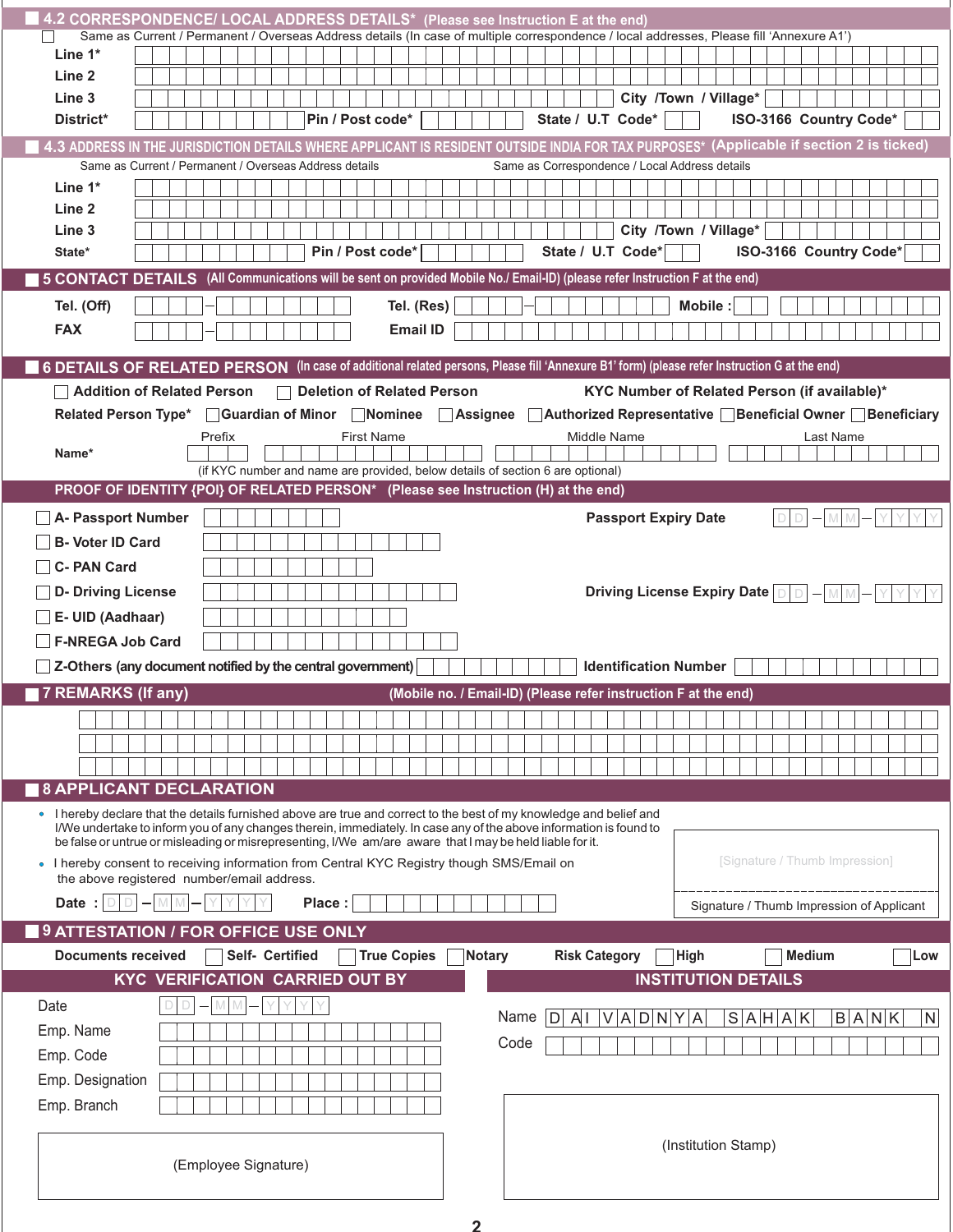# **CENTRAL KYC REGISTRY / Know Your Customer (KYC) Application Form / Individual / Correspondence / Local Address**

### **Important Instructions:**

| F) List of State / U.T. code as per Indian Motor Vehicle Act. 1988 is available at the end.<br>G) List of Two character ISO-3166 country codes is available at the end.<br>H) KYC number of applicant is mandatory for update application.<br>I) For particular section update, please tick $(\checkmark)$ in the box available before the<br>section number and strike off the sections not required to be updated. |  |  |  |  |  |  |  |  |
|----------------------------------------------------------------------------------------------------------------------------------------------------------------------------------------------------------------------------------------------------------------------------------------------------------------------------------------------------------------------------------------------------------------------|--|--|--|--|--|--|--|--|
| Update<br><b>New</b><br>(Mandatory for KYC update request)                                                                                                                                                                                                                                                                                                                                                           |  |  |  |  |  |  |  |  |
|                                                                                                                                                                                                                                                                                                                                                                                                                      |  |  |  |  |  |  |  |  |
| 1.1 CORRSPONDENCE / LOCAL ADDRESS DETAILS (Please see instruction E at the end)                                                                                                                                                                                                                                                                                                                                      |  |  |  |  |  |  |  |  |
|                                                                                                                                                                                                                                                                                                                                                                                                                      |  |  |  |  |  |  |  |  |
|                                                                                                                                                                                                                                                                                                                                                                                                                      |  |  |  |  |  |  |  |  |
| City /Town / Village*                                                                                                                                                                                                                                                                                                                                                                                                |  |  |  |  |  |  |  |  |
| State / U.T Code*<br>ISO-3166 Country Code*                                                                                                                                                                                                                                                                                                                                                                          |  |  |  |  |  |  |  |  |
|                                                                                                                                                                                                                                                                                                                                                                                                                      |  |  |  |  |  |  |  |  |
|                                                                                                                                                                                                                                                                                                                                                                                                                      |  |  |  |  |  |  |  |  |
| (All Communications will be send on provided Mobile No./ Email-ID) (please refer Instruction F at the end)                                                                                                                                                                                                                                                                                                           |  |  |  |  |  |  |  |  |
|                                                                                                                                                                                                                                                                                                                                                                                                                      |  |  |  |  |  |  |  |  |
| <b>Mobile:</b>                                                                                                                                                                                                                                                                                                                                                                                                       |  |  |  |  |  |  |  |  |
|                                                                                                                                                                                                                                                                                                                                                                                                                      |  |  |  |  |  |  |  |  |
|                                                                                                                                                                                                                                                                                                                                                                                                                      |  |  |  |  |  |  |  |  |
|                                                                                                                                                                                                                                                                                                                                                                                                                      |  |  |  |  |  |  |  |  |
| • I hereby declare that the details furnished above are true and correct to the best of my knowledge and belief and<br>I/We undertake to inform you of any changes therein, immediately. In case any of the above information is found to                                                                                                                                                                            |  |  |  |  |  |  |  |  |
| be false or untrue or misleading or misrepresenting, I/We am/are aware that I may be held liable for it.<br>[Signature / Thumb Impression]                                                                                                                                                                                                                                                                           |  |  |  |  |  |  |  |  |
| . I hereby consent to receiving information from Central KYC Registry though SMS/Email on                                                                                                                                                                                                                                                                                                                            |  |  |  |  |  |  |  |  |
| Signature / Thumb Impression of Applicant                                                                                                                                                                                                                                                                                                                                                                            |  |  |  |  |  |  |  |  |
|                                                                                                                                                                                                                                                                                                                                                                                                                      |  |  |  |  |  |  |  |  |
|                                                                                                                                                                                                                                                                                                                                                                                                                      |  |  |  |  |  |  |  |  |
| <b>Risk Category</b><br><b>Medium</b><br>Notary<br>High<br>Low                                                                                                                                                                                                                                                                                                                                                       |  |  |  |  |  |  |  |  |
|                                                                                                                                                                                                                                                                                                                                                                                                                      |  |  |  |  |  |  |  |  |
| <b>INSTITUTION DETAILS</b>                                                                                                                                                                                                                                                                                                                                                                                           |  |  |  |  |  |  |  |  |
|                                                                                                                                                                                                                                                                                                                                                                                                                      |  |  |  |  |  |  |  |  |
| V A D N Y A<br>S A H A K<br>B A N K<br>Name<br>${\sf N}$<br>IDI<br>AI                                                                                                                                                                                                                                                                                                                                                |  |  |  |  |  |  |  |  |
| Code                                                                                                                                                                                                                                                                                                                                                                                                                 |  |  |  |  |  |  |  |  |
|                                                                                                                                                                                                                                                                                                                                                                                                                      |  |  |  |  |  |  |  |  |
|                                                                                                                                                                                                                                                                                                                                                                                                                      |  |  |  |  |  |  |  |  |
| (Institution Stamp)                                                                                                                                                                                                                                                                                                                                                                                                  |  |  |  |  |  |  |  |  |
| Tel. (Res)<br><b>Email ID</b>                                                                                                                                                                                                                                                                                                                                                                                        |  |  |  |  |  |  |  |  |